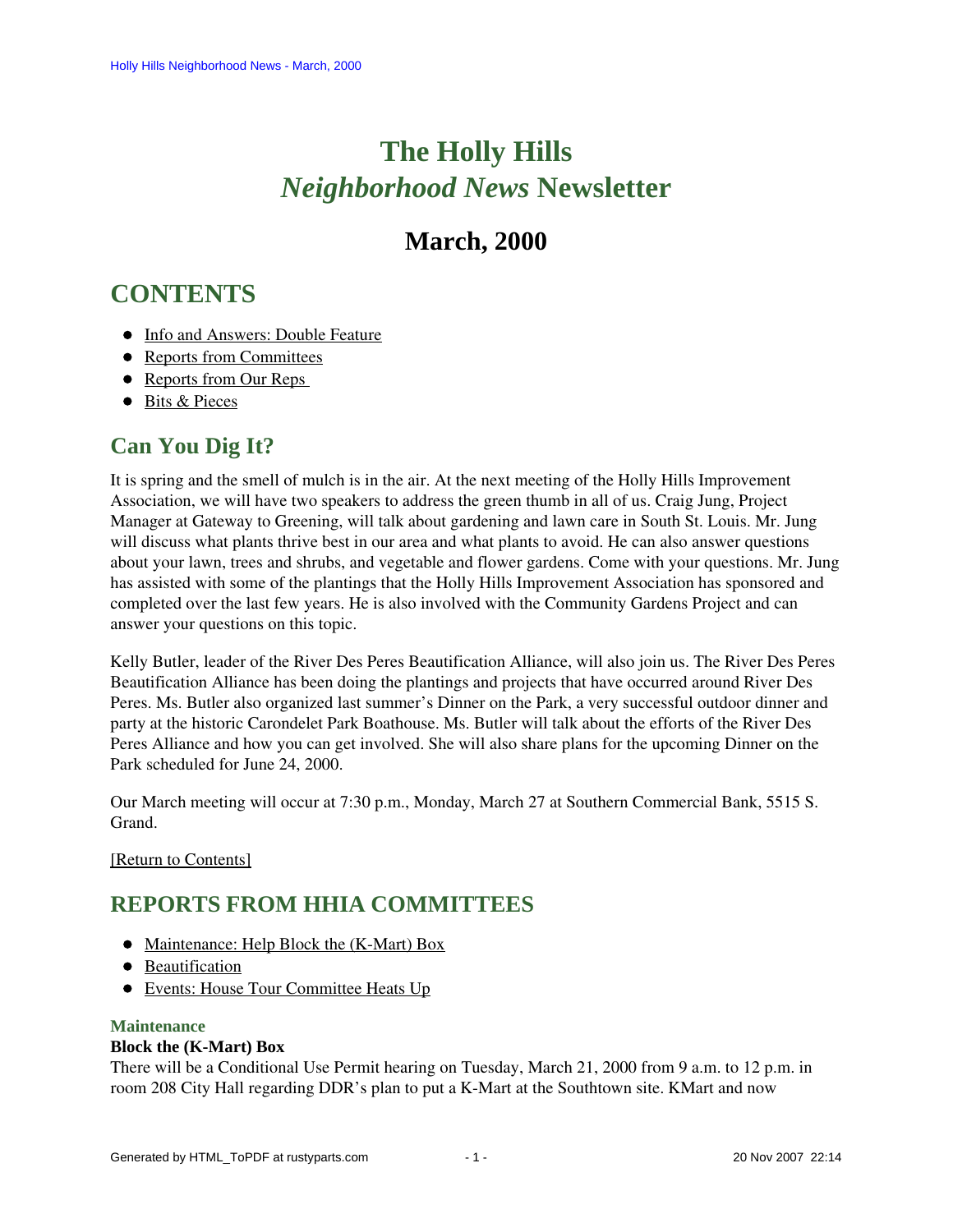Walgreens are making another push for the southtown site. HHIA joins others in the Southtown Coalition that oppose this plan. Building these stores on the site would leave two spotsone directly across the street (Walgreens) and the existing K-Mart (at 3861 Gravois) vacant. If you can't attend, you can voice your opinion by sending a letter to:

John Koch, Zoning Administrator 1200 Market Street City Hall St. Louis, Missouri 63103

#### [\[Return to Committee Report List\]](#page-0-4)

[\[Return to Contents\]](#page-0-2)

#### <span id="page-1-0"></span>**Beautification**

#### **Operation Brightside**

Operation Brightside's annual campaign to clean up city neighborhoods begins March 25 and continues through April 15. Blitz Saturday falls on April 1 this year. Large items will be collected beginning at 10 am. HHIA is planning to organize a neighborhood cleaning program to focus on areas of the neighborhood that might be in particular need of attention. If you would like to volunteer to assist in our efforts or to help out with any of the flower beds, be sure to give us a call at 569-5708.

[\[Return to Committee Report List\]](#page-0-4)

[\[Return to Contents\]](#page-0-2)

#### <span id="page-1-1"></span>**Events**

#### **House Tour Heats Up**

The date is now set for this year's Holly Hills House Tour. Be sure to mark your calendar early and plan to attend (or help out with!) this very this special event:

> A Holly Hills Homecoming Tour Sunday, October 1 Time to be announced

We'll keep you up to date on our plans in upcoming newsletters. Some early developments include:

- Homes and gardens throughout the neighborhood will be featured, including some of the premier homes in the area, some of which have never been open for tour.
- A short and entertaining "History of Holly Hills" presentation by local Historian NiNi Harris, included in the price of admission
- Plans to feature local artisans works within the tour homes
- Refreshments and a shuttle bus provided

Want to be a part of it all? We're going to need lots of volunteers to help plan the event and/or to help out on the day of the tour. Please call 569-5708. Or, just help us spread the word to your friends, family and co-workers.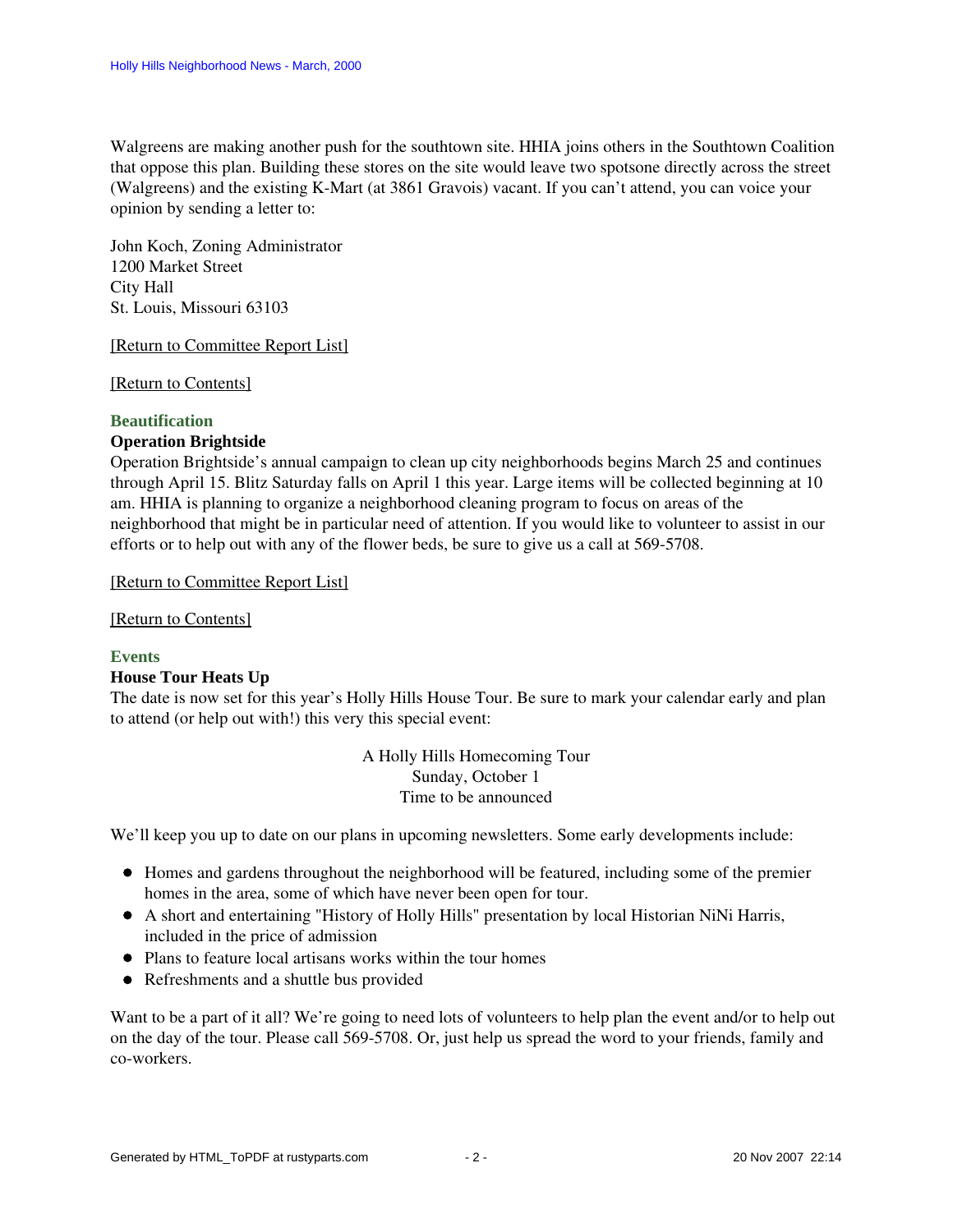*Also:* Thanks to all who made our January banquet such a success. Particular thanks to Alderman Fred Wessels, the Companion Bread Company, and Mary Lopinot of Schaller Realty for their generous donations of attendance prizes.

[\[Return to Committee Report List\]](#page-0-4)

[\[Return to Contents\]](#page-0-2)

#### **Welcome Committee**

#### **Additions on Your Block?**

Call or e-mail us the address of your new neighbors. We would love to welcome them to the neighborhood and let them know what a friendly place they live in. Call 569-5708 or e-mail at hollyhil@stlouis.missouri.org.

[\[Return to Committee Report List\]](#page-0-4)

<span id="page-2-0"></span>[\[Return to Contents\]](#page-0-2)

## **Reports From Your Reps**

#### **A Report From Congress:**

Census 2000 is fast approaching. Every ten years since 1790, the federal government has counted the population in order to make critical decisions about the allocation of financial and other resources, and for long range planning, public health efforts, and representation in Congress. Census data is also used by others to locate pools of skilled workers, distribute charitable funds effectively, and even rescue disaster victims.

The Census is critical to the well-being of our citizens and to the health of the Nation. Undercounting, particularly in large urban centers, results in reduced federal monies that are desperately needed. It is important that everyone complete the Census questionnaire when it arrives in March.

Most households will receive the short form, with basic questions such as the name, age, sex and race of persons in the household. About one in six addresses will get the long form, asking a total of 52 questions (including the seven short-form questions) about residents' demographic characteristics, housing, how they go to and from work, languages they speak at home, and other date. Information gathered from the long form is important in painting a statistical picture of the trends affecting our nation.

Many people are concerned about privacy. They have nothing to fear. Federal law mandates that no one outside the Census Bureau can ever be given information that would connect your answers with your name and address. It also says that before anyone inside the Census Bureau sees your responses, they must first be sworn to secrecy. Violations can result in a sizable fine and a prison term of up to five years.

For the good of our community and the nation, please complete and return the Census 2000 questionnaire as soon as possible after receiving it.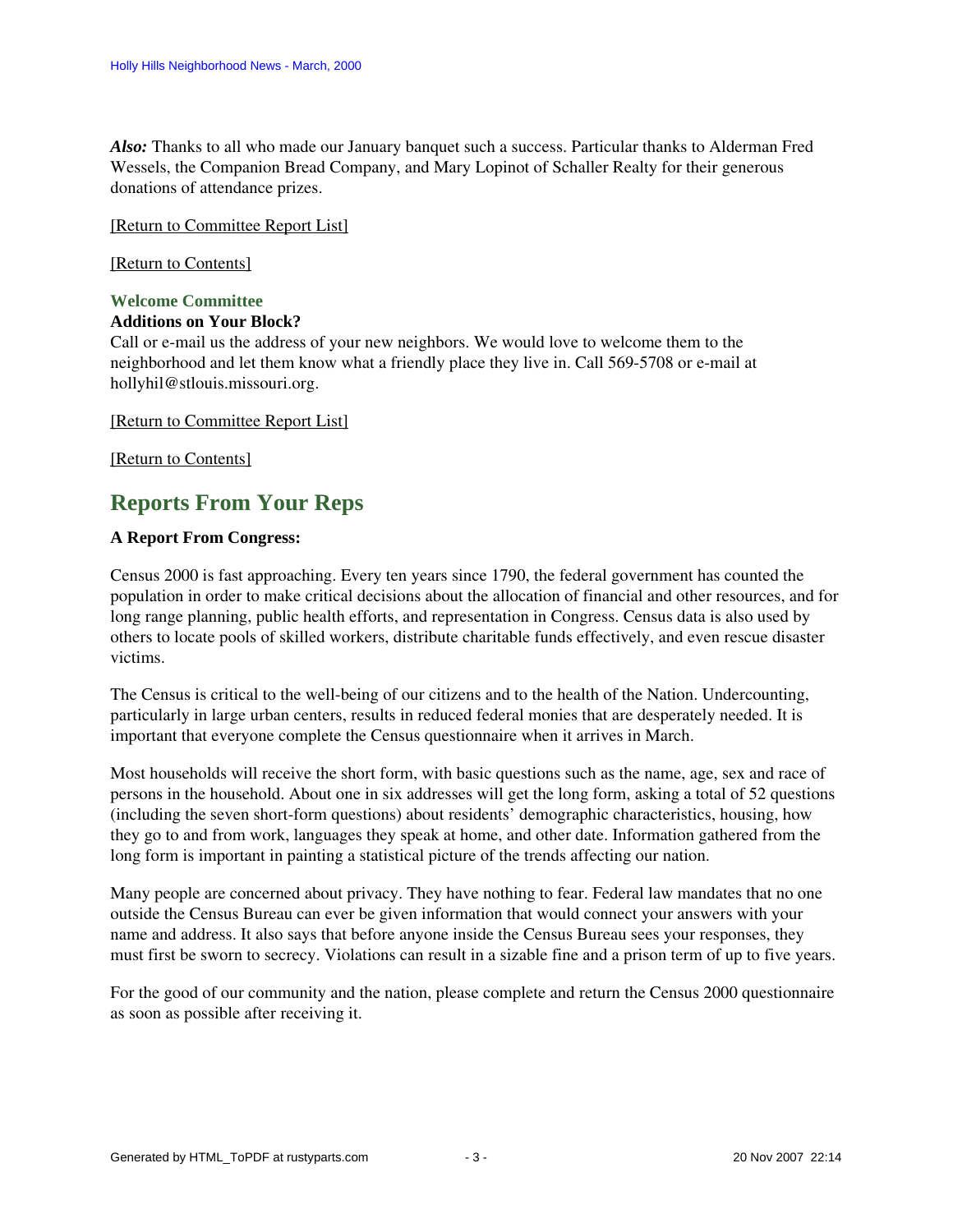#### [\[Return to Contents\]](#page-0-2)

## <span id="page-3-4"></span><span id="page-3-0"></span>**BITS & PIECES**

- [Sale Away!](#page-3-1)
- [Carondelet Bakery, 125 Years Old](#page-3-2)
- [River Des Peres Update](#page-3-3)

#### <span id="page-3-1"></span>**Sale Away!**

The Carondelet Historical Society has decided on "Re-Sell It" dates for 2000. These sales are held in the lower level of the Carondelet Historical Society, 6303 Michigan Avenue. Proceeds benefit preservation efforts.

- April 8
- $•$  May 13
- $\bullet$  June 10
- $\bullet$  July 8
- August 12
- September 9
- October 14
- November 11

#### [\[Return to Bits & Pieces Content\]](#page-3-4)

### <span id="page-3-2"></span>**Carondelet Bakery Celebrates 125 Years**

One hundred twenty five years ago this month, the bakery located at 7726 Virginia was opened by Mr. Jacob Daut. Mr. Daut built the bakery and also lived in a residence upstairs. The bakery had several owners through 1954 when Herman Doering Sr. bought the bakery and building. It was then named Doering's Bakery. In 1993, the Smith family bought the bakery and changed the name to Carondelet Bakery. It is the oldest bakery in the city of St. Louisstill using the original brick hearth ovens.

#### [\[Return to Bits & Pieces Content\]](#page-3-4)

#### <span id="page-3-3"></span>**River Des Peres Update**

The River Des Peres Beautification Committee is hosting a second (annual) "Dinner on the Park," scheduled for Saturday, June 24, at Carondolet Park. Mark your calendar for this unique way to meet new friends, enjoy the park, and help make the scenery just a little more beautiful. More information will follow in future newsletters.

The committee will also host a "town hall meeting" in the gymnasium at Windsor Community Center on Tuesday, May 2nd. The purpose of this meeting is to invite neighborhood groups that surround the River Des Peres from the Mississippi River to Forest Park to hear ideas from the River South Task Force and Gateway Parks and Trails 2004 and give input.

#### [\[Return to Bits & Pieces Content\]](#page-3-4)